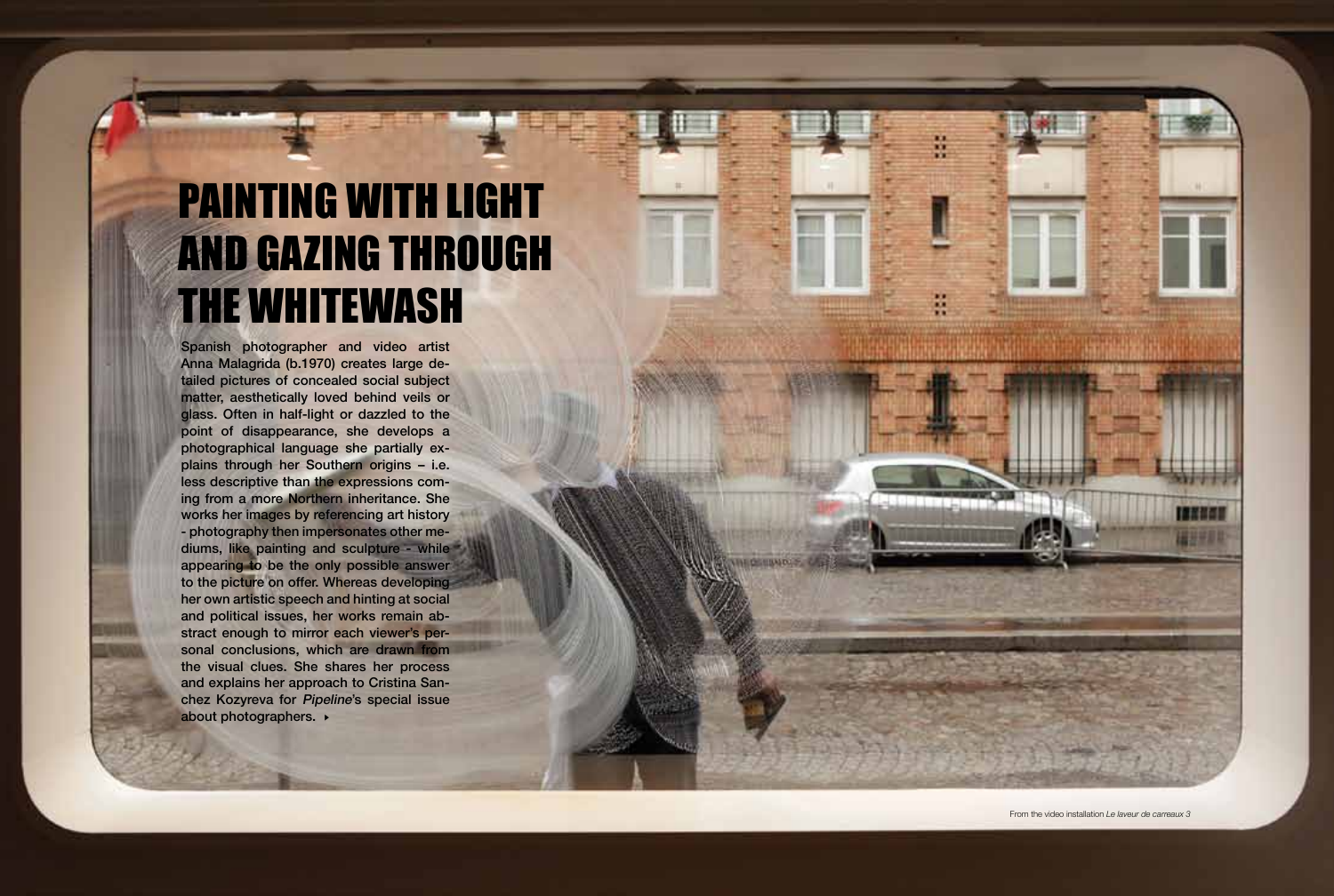

Malagrida came to photography after she discovered the work of Argentinian artist Humberto Rivas (1937-2009). Realising that there was a medium with a powerful expressive capacity, she started to look at more artists. "I had no idea you could use photography in such way before I was 20," she recalls. "I studied at the *Ecole Nationale de la Photographie d'Arles,* the school that emerged from the photography art festival. There, the medium is approached professionally by also training historians and curators", such as the current photography curator of the Centre Pompidou, Clément Chéroux. "I was interested in photography from a theoretical point of view, within the contexts of mass media and advertising, as in the role that photography is playing in contemporary society. Prior to that, I was making travel photography.

*Untitled* (triptych) by Anna Malagrida, 170 x 330 cm*,* 2006 *Untitled* (triptych) by Anna Malagrida, 170 x 330 cm*,* 2006

I had always been interested in the medium as both a way of personal expression and also as a form of metalanguage, just never for photojournalism," says Malagrida.

For her first series *Los Telespectadores* (Television Viewers), and then with *Interiors*, she worked the light closely, as one would with painting, especially using a graduation of light similar to chiaroscuro and creating the composition in reference to painted portraits. However, she did so with such a strong photographic presence that one could not have achieved the same results with another medium but photography. "The relationship with painting was not about copying, but about doing something very specific. That specificity has a political dimension - I am talking about the world we live in now - people who watch television and  $\rightarrow$ 



interview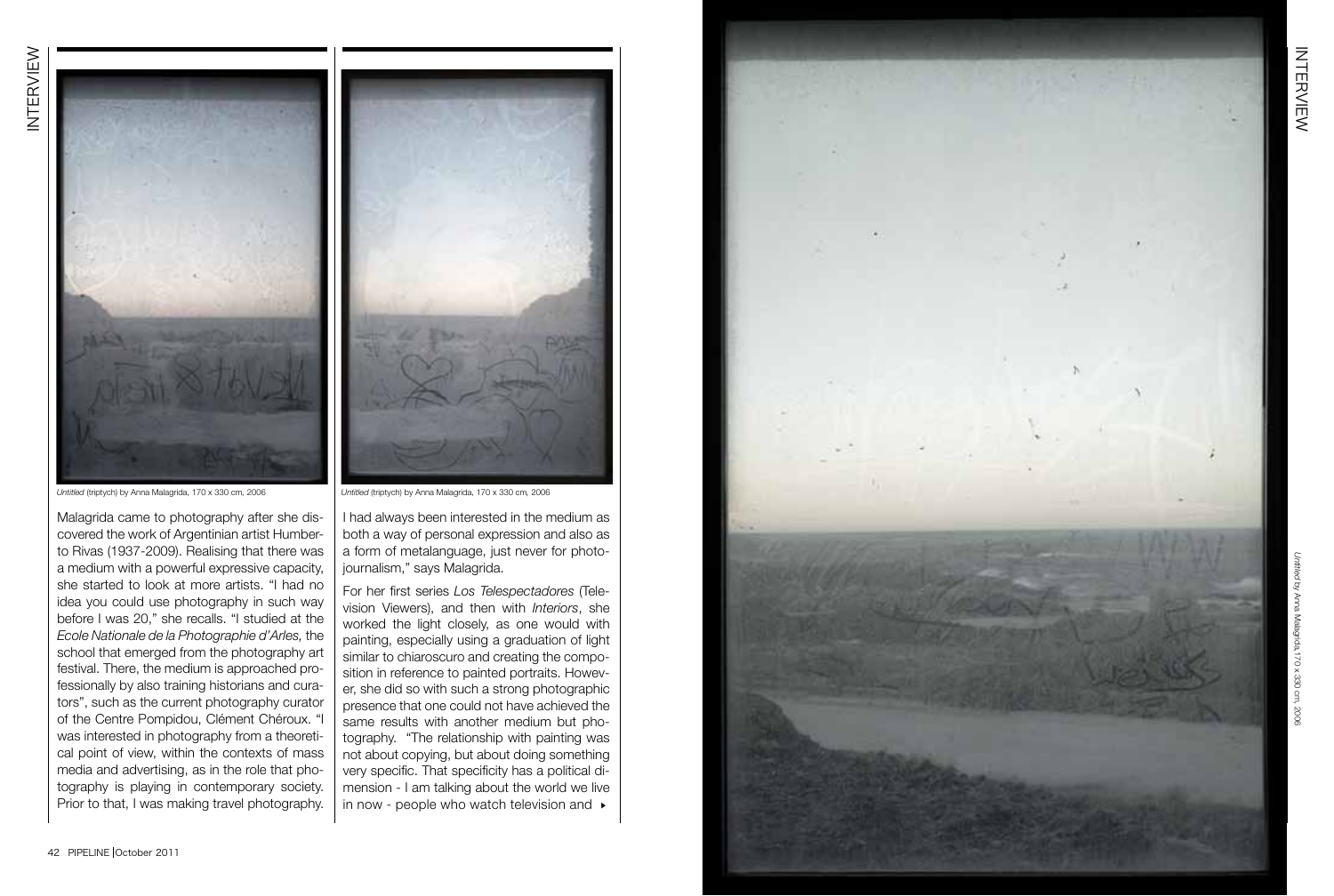$2001$ *Telespectadores (Television Viewers) 1999-2000* by Anna Malagrida, installation at the Senda gallery, Barcelona, 2001



computer screens, they are interconnected and yet very lonely, they are in the zone, in a virtual space," says Malagrida, explaining that the chiaroscuro light was created by the TV screens. "They are photographs of my friends and family when I was moving countries but it was not intimate or autobiographic" she notes, "through my perception I wanted to arrive to a more universal place."

While working on those portraits in 2000, Malagrida developed a series of photos of a Parisian building's facade in the Montparnasse neighbourhood, as a metaphor of what con temporary photography is - a place where everyone can project themselves - voyeuristic, but barely revealing because of its two-dimen sional limitation. "The work belongs to a real space, because they are people's home, but it is also very impersonal. I realised that the two

series can be presented together as the narra tives were similar," she says.

"The size is very important in my work, as for example the windows in the *Point de Vue*  series with the anonymous marks of Spanish white paint. The photographs are analogue and printed in real size with many details. They echo the real whitewash of the window," says Ma lagrida, adding that although photography can often be best experienced through a book, for her works a book will always just be a cata logue. The physical experience is also impor tant for her videos "*A Woman Dance,* a video of a veiled window in a Jordanian desert shelter, is a trompe l'oeil where the photographic medium explores sculpture", she says. Malagrida was working on the idea of the women of the desert being locked up, "you never see the wives and sisters when you visit Jordanian homes".  $\blacktriangleright$ 



*Untitled (Façade I)* by Anna Malagrida, 99 x 138 cm, 2002